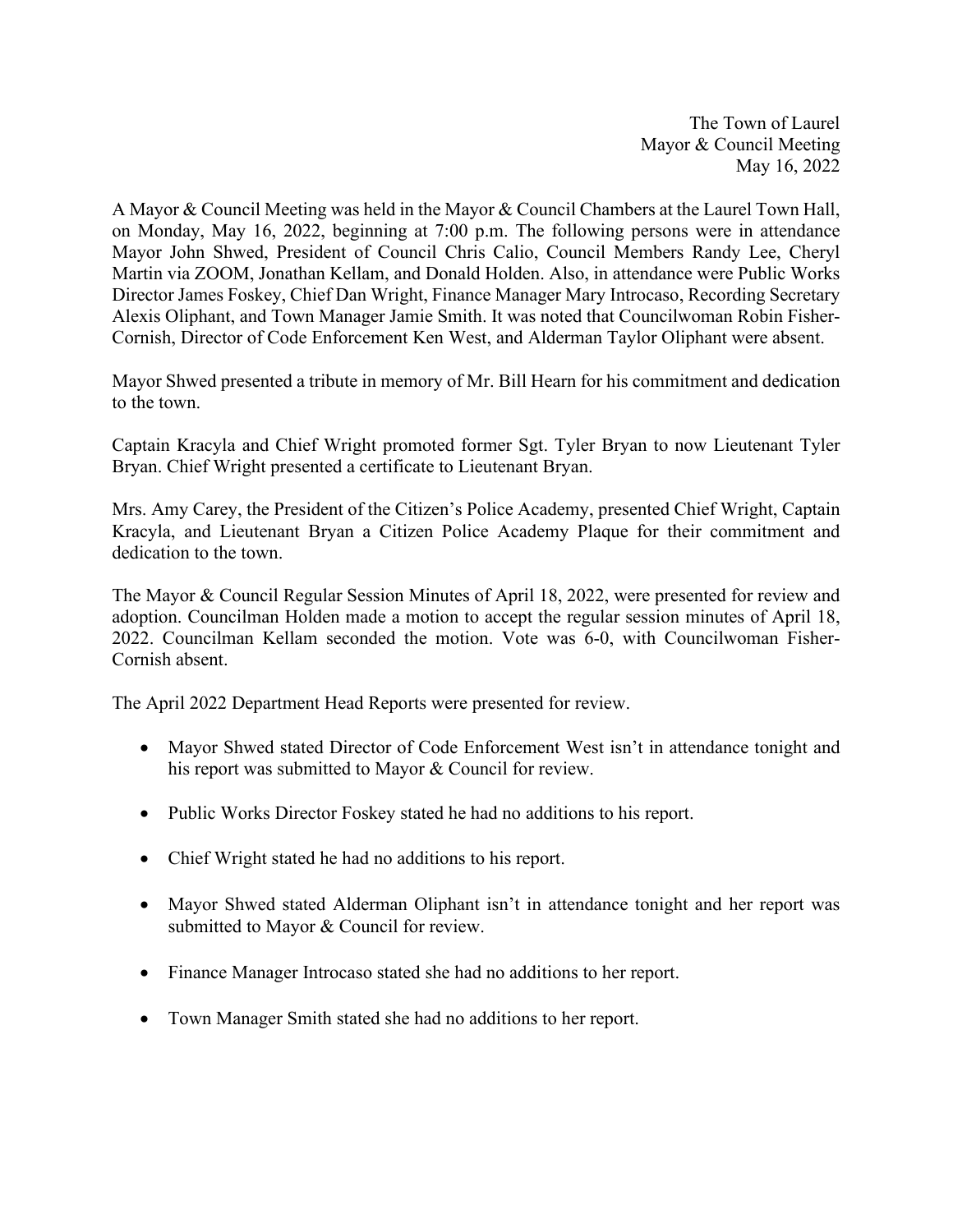Mayor & Council Meeting May 16, 2022 Page. 2

Councilwoman Martin made a motion to accept the April 2022 Department Head Reports. President of Council Calio seconded the motion. Motion was 6-0, with Councilwoman Fisher-Cornish absent.

Mayor Shwed presented the Fourth Street & Delaware Avenue Update. Town Manager Smith advised she met with Del-Dot via ZOOM pertaining the requirements for the proposed traffic street change on Fourth Street and Delaware Avenue as these streets adjoin state-maintained streets. She advised a Traffic Study must be completed in the proposed area. Town Manager Smith stated the town's engineer doesn't perform traffic studies and the town engineer contacted another company who does perform studies for a cost of \$14,500. Town Manager Smith advised this costs also doesn't include any new signage or upgrades that could be requested. Town Manager Smith recommends leaving the direction of the streets as is due to the proposed total costs of the project. President of Council Calio inquired if Del-Dot would install a left-hand turn signal at Market Street and Central Avenue. Town Manager Smith stated it would depend on the traffic study and all costs would come from the town due to it's a town request. Mayor & Council were in agreement to table this discussion until the town has a sufficient source of income.

Mayor Shwed presented One-Day, One-Laurel Event Update. Town Manager Smith stated One-Day, One-Laurel Event will be held this Saturday, May 21, 2022. There will be four family free events consisting of Paint Laurel from 7:00 a.m. to 2:00 p.m. at Janosik Park, Art in the Park from 10:00 a.m. – 12:00 p.m. at Janosik Park, and Community Meal at 12:00 p.m. at Janosik Park, and the Balling For God Basketball Tournament from 12:00 p.m. – 6:00 p.m. at Webb Avenue Courts. Mrs. Ann Davis, One-Laurel Committee Member, stated lasted Sunday, May 15<sup>th</sup> Mr. Bill McGowan, Mr. Ed Ledindowski, and Pastor Rob held a clean-up starting at the Mill Dam towards the Kayak Launch and ending at Roger C. Fisher Park before the event. Town Manager Smith thanked Mr. McGowan, Mrs. Davis, Mr. Ledindowski, Pastor Rob Brown, and Councilman Kellam for their commitment to this event.

Mayor Shwed presented the 4th of July Update. Town Manager Smith advised the town has received \$15,150 in firework donation as of Monday, May 16, 2022. The town has received 4 nonfood vendors and 4 food vendors and are anticipating more. The following has been completed: reminder notices for food and non-food vendors were mailed, parade applications were mailed, firework donation canisters have been distributed throughout town, and the Mayor's Challenge Letters have been mailed.

Town Manager Smith stated Mayor & Council adopted Resolution 2022-1 and Resolution 2022-2 regarding the USDA Loans for lower interest rates at last month's Mayor & Council Meeting. She explained the USDA was supposed to go to settlement in April and the settlement is now being pushed back on Wednesday, May 18, 2022. Town Manager Smith advised Mayor & Council must adopt the amended Resolutions 2022-3 and Resolution 2022-4 pertaining the USDA Loans.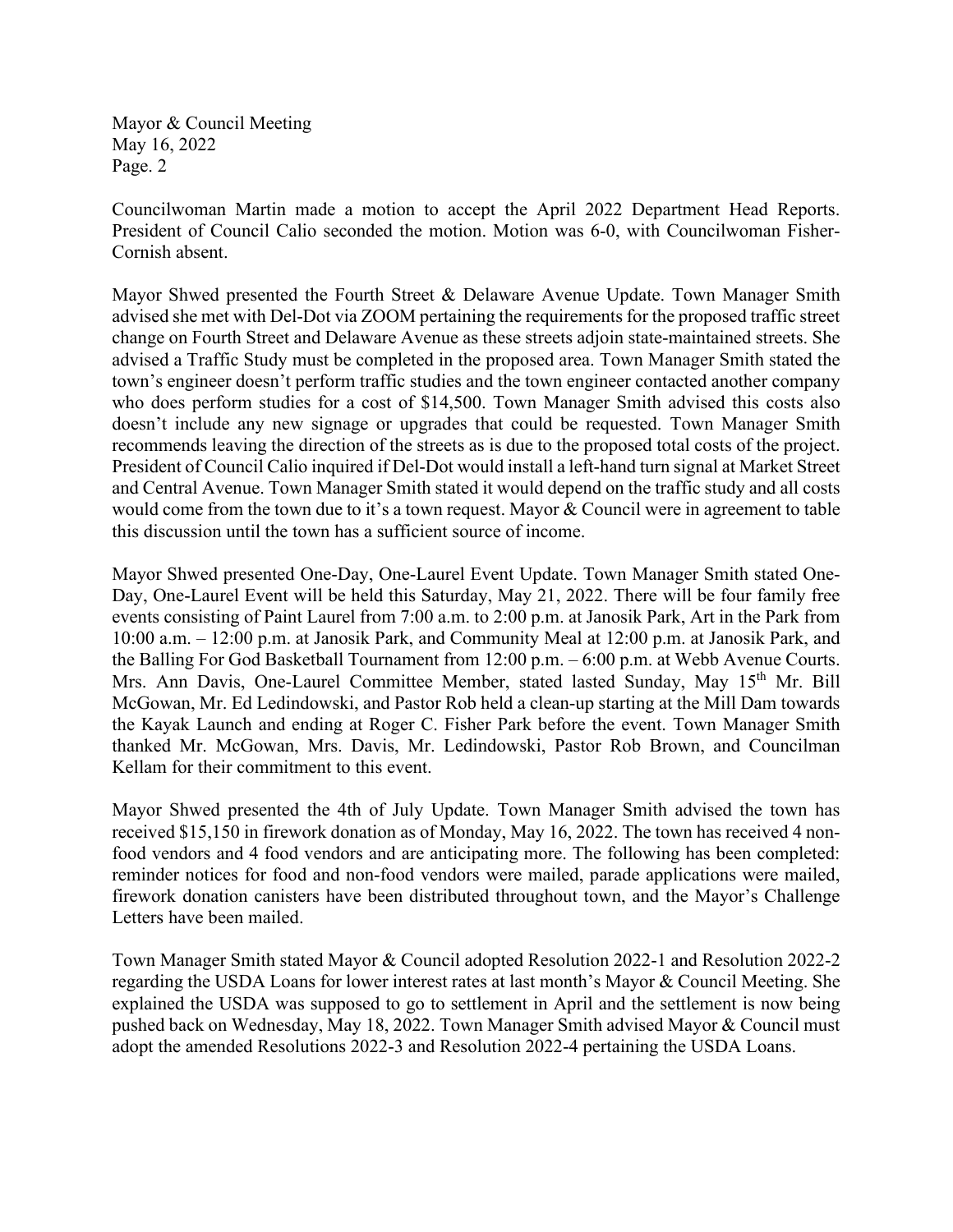Mayor & Council Meeting May 16, 2022 Page. 3

President of Council Calio made a motion to accept Resolution 2022-3 USDA Loan #1. Councilman Lee seconded the motion. Vote was 6-0, with Councilwoman Fisher-Cornish absent.

Councilwoman Martin made a motion to accept Resolution 2022-4 USDA Loan # 3. Councilman Kellam seconded the motion. Vote was 6-0, with Councilwoman Fisher-Cornish absent.

Mayor Shwed presented the Planning & Zoning Update. Town Manager Smith advised Mrs. Amy Handy was appointed to the Planning & Zoning Committee by Mayor & Council last month. Town Manager Smith advised Mr. Tim West is a member of the Laurel Fire Department (LFD) and is interested in serving the town as an aficionado for the Planning & Zoning Committee. Mr. West has received permission from the LFD to serve as aficionado. Town Manager Smith requested Mayor & Council to approve Mr. Tim West to serve as an aficionado for the Planning & Zoning Committee as a member of the LFD. Councilman Lee made a motion to accept Mr. Tim West as an aficionado for the Planning & Zoning Committee as a member of the LFD. Councilman Holden seconded the motion. Vote was 6-0, with Councilwoman Fisher-Cornish absent.

Mayor Shwed presented the Mayor & Council Meeting Schedule June & July. Town Manager Smith stated we are proposing in holding two Mayor & Council Meetings in June 2022. The first meeting a Public Hearing will be held the first Monday, June 6, 2022, regarding the FY 2023 Budget followed with a regular second meeting the third Monday, June 20, 2022. In July 2022 we're proposing in holding only one meting the second meeting of the month Monday, July 18, 2022, with keeping the first meeting of the open Tuesday, July 5, 2022. Councilman Kellam made a motion to accept the Mayor & Council Meeting Schedule June & July. Councilwoman Martin seconded the motion. Vote was 6-0, with Councilwoman Fisher-Cornish absent.

Councilman Kellam thanked the town staff and Town Manager Smith for the work of One-Laurel.

Mayor Shwed stated the One-Day, One-Laurel Event will help attract new visitors to our town. He stated he attended a Ribbon Cutting for the Rock Garden at Market Street Square Park for Sparkle Project-On. Mayor Shwed thanked the Laurel Fire Department for the Awards Ceremony for a great event. Mayor Shwed stated Mrs. Chelsey West a social studies teacher at Laurel High School asked high school students what they would like to see in their town. They would like to see more jobs, a movie theatre, a diner, a program to guide trouble teens, and a kid's run café.

President of Council Calio made a motion to hold a closed session to discuss contractual matters. Councilwoman Martin seconded the motion. Vote was 6-0, with Councilwoman Fisher-Cornish absent.

Regular Session Recessed at 7:43 p.m.

Regular Session Reconvened at 8:32 p.m.